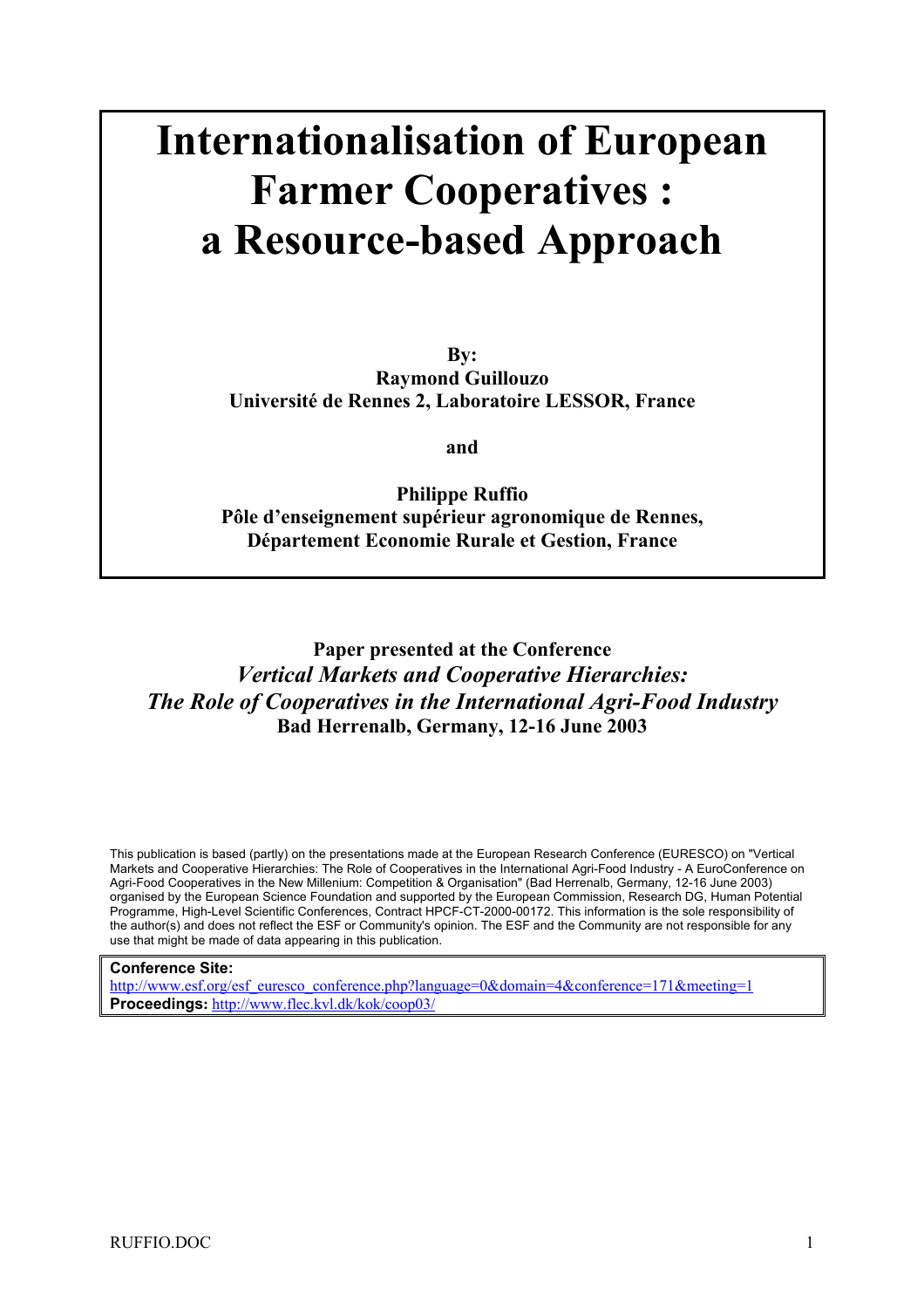# **Abstract :**

Ongoing changes in the agrifood industry question the ability of agricultural cooperatives to adapt to new challenges and define new market strategies to confront stronger competition on domestic, European and world markets. Internationalisation of production and marketing is one of the main answers to these challenges.

Based on an empirical analysis of more than 30 European dairy cooperatives, the aim of this paper was to describe the diversity of strategies used by cooperatives on the international scene and to investigate possible specificities by comparison with investor-owned firms. In particular, an issue to be raised is that of perpetuating reference to the cooperative model and principles for cross-border business.

Using an evolutionist perspective (resource-based-view) it proposes a clustering of international strategies and shows that many cooperatives are confronted by an internationalisation process (either at milk collection, processing or marketing levels) taking advantage of various specific assets. Partnerships may play a key role as a resource multiplier. Most international strategies do not refer to the cooperative model as a business organisation. Nevertheless, some examples may be identified, where the cooperative model remains the reference coming out onto the emergence of European transnational cooperatives.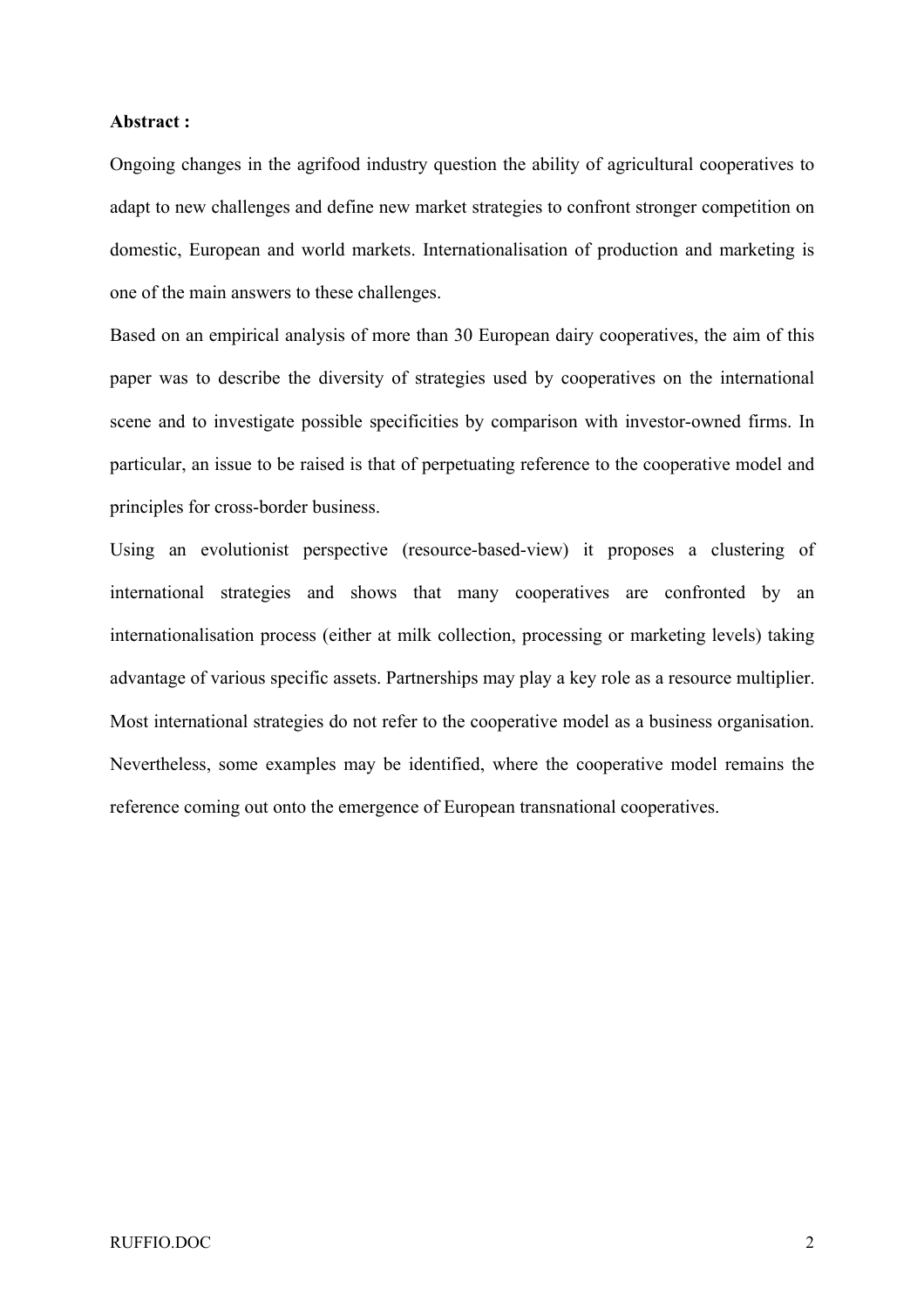Ongoing changes in the agrifood industry (liberalisation of agricultural trade, CAP reform, slow growth or even stagnation of demand, qualitative changes of consumer attitudes, demographic factors, concentration of retailer sector, etc.) question the ability of farmer cooperatives to adapt to new challenges and define new market strategies to confront stronger competition on domestic, European and world markets.

Internationalisation of production and marketing is one of the main answers to these challenges. Most investor-owned firms (IOF) and many cooperatives have been implementing this strategy, despite the limitations imposed on the latter.

The aim of this paper was to describe the diversity of strategies used by cooperatives on the international scene and to investigate possible specificities by comparison with investorowned firms. In particular, an issue to be raised is that of perpetuating reference to the cooperative model and principles for cross-border business.

The dairy cooperatives in Europe are seen as a good example for that purpose. On the one hand, the dairy industry is globally facing an internationalisation process. In a context of international trade liberalisation and of a predicted unbalance of the world's milk market, the current trend towards developing dairy product exchanges should continue in the mid-term. The volume of these exchanges has increased 3-folds since 1970, whereas the world's overall milk production only increased by 50%, from 392 million to 579 million tonnes between 1970 and 2000 (global trade from 24 to 72 million tonnes) (Rouyer, 2002). This industry is probably among the most concentrated businesses of the food sector. At the global level, the recent waves of intense acquisitions, mergers and alliances (almost half of which were international) have contributed to redefining the corporate landscape of the sector. Between 1998 and 2002, 70 % of transactions involved the European continent (Zwanenberg, 2002).

On the other hand, cooperatives play a key role in the dairy industries of most countries in Europe and around the world (Van Bekkum & Van Dijk, 1997). European cooperatives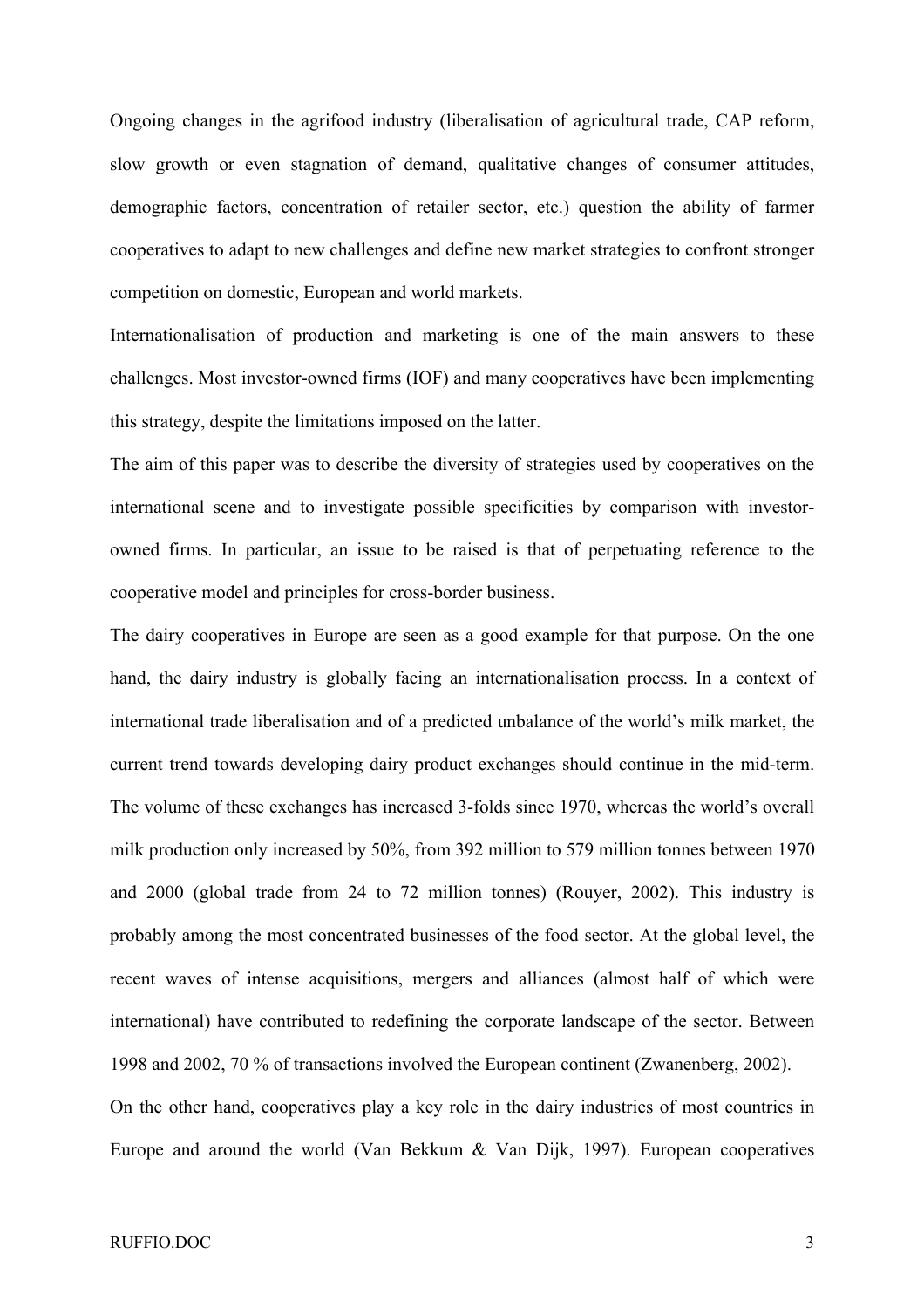handle 25 % of the activity of the World's first 25 dairy companies and represent 5 of the first 10 dairy cooperatives worldwide. Even if they are highly heterogeneous in their structures and strategies, (Bijman, 1998 - Van Bekkum and Nilsson, 2000), in most countries cooperatives are on the defensive and have to brace themselves to retain their market shares and their brand renown against their non-cooperative competitors (Bessey et al., 2000).

Internationalisation now appears to the largest companies in the sector as an unavoidable strategy (Bremmers and Zuurbier, 1997) motivated by the need to reduce costs (labour, equipment and raw material), to find new openings in a market that has reached maturity in western countries, to maintain and secure their market shares and strengthen their market power, to diversify risks by distributing activities over several distinct areas, to by-pass trade barriers in certain countries or to improve access to capital.

Within an evolutionist perspective (resource-based-view) and after describing our analytical framework (part 1), we show that a number of cooperatives are confronted with an internationalisation process (either at milk collection, processing or marketing levels) and we empirically identify six main strategies (part 2). Finally, we show that they take advantage of their various skills and competencies to fit with corporate business where market opportunities and specific asset exploitation are the priority. Partnerships may play a key role as a means to multiply resources. Most international strategies do not take the cooperative organisation as a model of reference for business (part 3). This study was based on an empirical analysis of a sample of 30+ European dairy cooperatives from various countries (Belgium, France, Germany, The Netherlands, Italy, Portugal, Spain).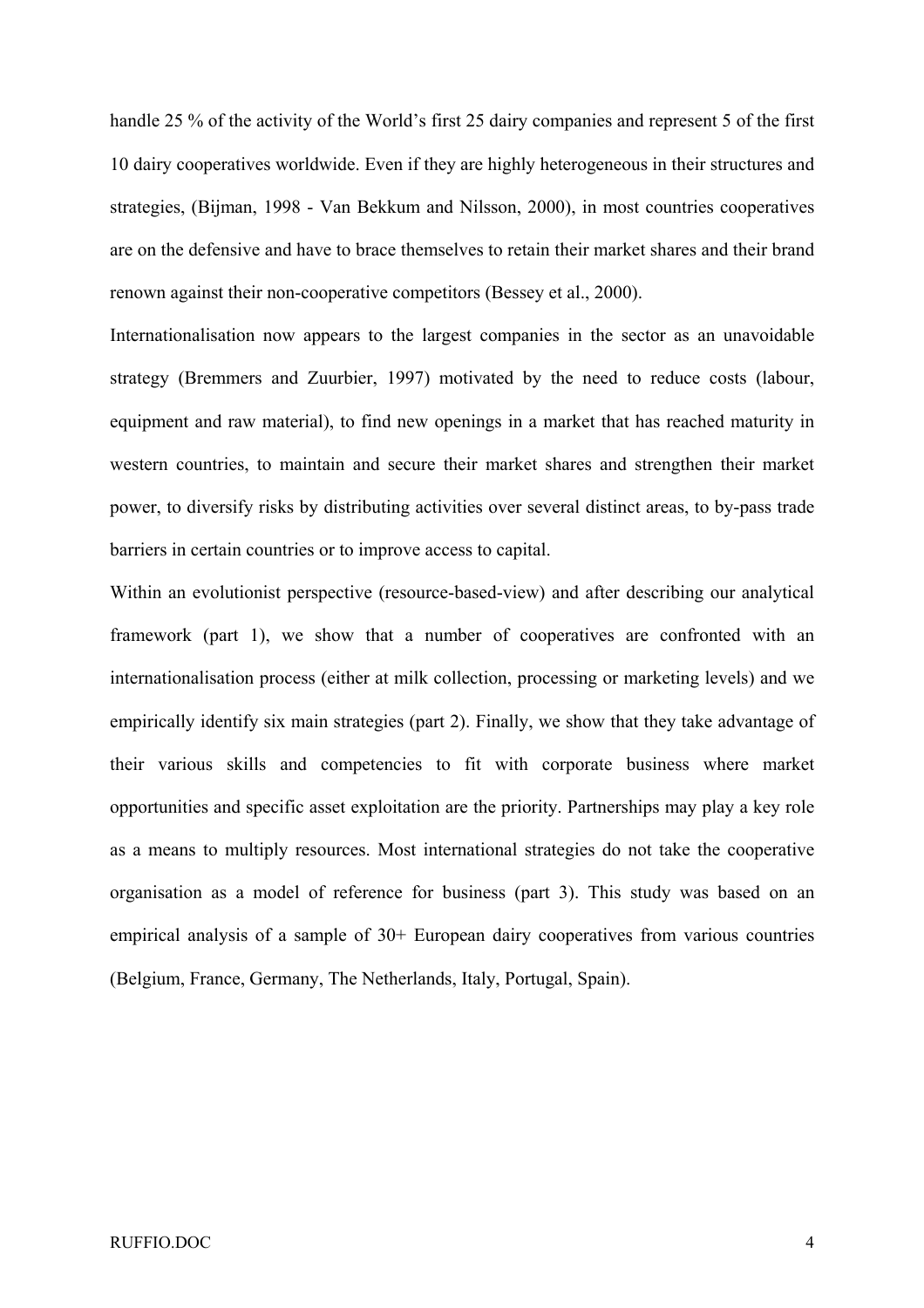# **I – Analytical framework**

Development is often seen as a prerequisite to firm survival and in a context of economic mondialisation, cross-border business comes out as the preferred, even inevitable way of achieving that development. Recent approaches to firm theories and strategic analysis (including internationalisation) have emphasised resource organisation and no longer focus exclusively on markets.

Further in this document, we take advantage of the complementarity between resource model and Dunning's international production model (1988) to try and better conceptualize the internationalisation strategies of European cooperatives. The issue of resources, their organisation, their mobilisation and their ownership is the gist of current cooperative transformation in a context of increased competition on the food markets, when cooperatives are increasingly compelled to implement market-driven strategies (Nilsson and Van Dijk, 1997 - Nilsson, 1998). Indeed, cooperatives face several limitations due to their ownership / financing / managing structure, especially for foreign investments and international trade, which often demand mid- and long-term strategic or managerial prospects and expansion of financial means.

Since the mid- '80s, a number of studies have used the resource model approach, as initiated by Penrose in 1959, to analyse the dynamics of a firm. Instead of focusing on transaction costs, market power, etc., that approach breaks down a firm as a unique collection of resources and competencies that makes it different from its competitors. It focuses on the creative, procedural and proactive dimensions of the firm and puts learning, innovation and initiative potential at the heart of its concerns.

Under such conditions, a firm can be considered as more effective than the market at integrating and coordinating knowledge, special know-how, tangible assets and immaterial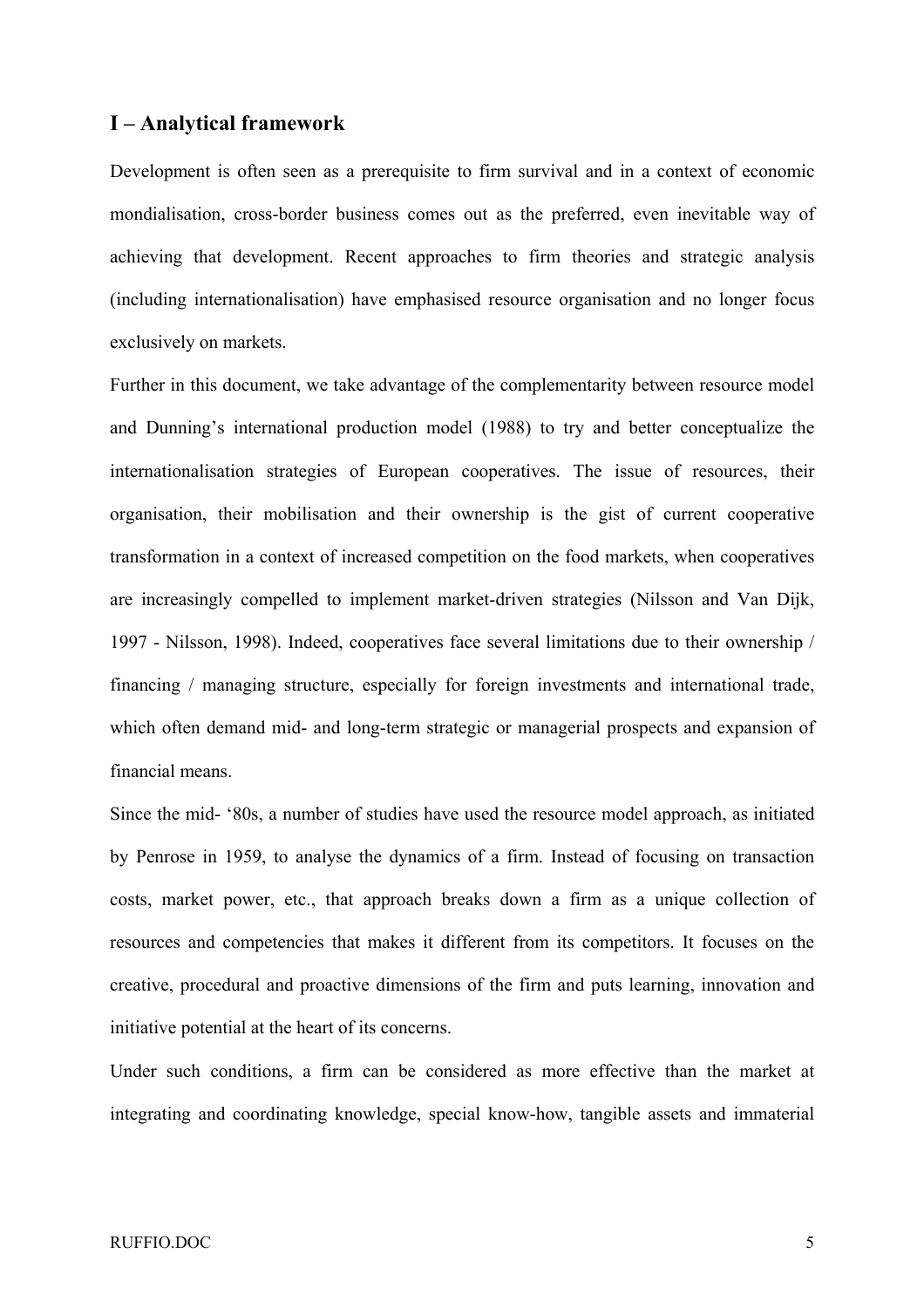ones<sup>1</sup>. Firm analysis then involves the conditions under which those resources are built-up, created or developed. Firm-specific advantages are not only based on information asymmetry but on their resources and competencies that are the driving force of firm development (Quélin, 1996). Thus we go from an allocative vision of a firm to a problem of resource building.

Resources, construed in a rather broad meaning (including organisational skills and dynamic capabilities) constitute specific assets which are either detained or controlled by the firm and made up by material, financial, human, organisational, technological assets and its reputation (Grant, 1991). A discrimination is made between tangible resources, which can generally be found and acquired on the market, and intangible resources that can hardly be emulated or appropriated and produce competitive advantages and rent.

Core competencies correspond to a unique mosaic of knowledge, know-how and experience, taking a long time to build up and difficult to emulate. They have direct influence on the firm's performance.

In that approach, each firm follows a specific trajectory (Nelson & Winter, 1982) set by tangible and intangible, codifiable and tacit assets as acquired by the company. The organisation's development unfolds through the exploitation and valorisation of assets owned and the development of new resources and competencies (Wernelfelt, 1984).

Then internationalisation can be envisaged as a preferred way to valorise and build up the resource and skill portfolio of a firm.

Regarding firm internationalisation, the OLI model (Dunning, 1988) comes out as one of the most complete theory. It appears as a synthesis of earlier theoretical contributions and

1

<sup>1</sup> According to the evolutionist theory, firm organisations are the consequence of individuals' cognitive limitations, not those of market failures or transaction costs.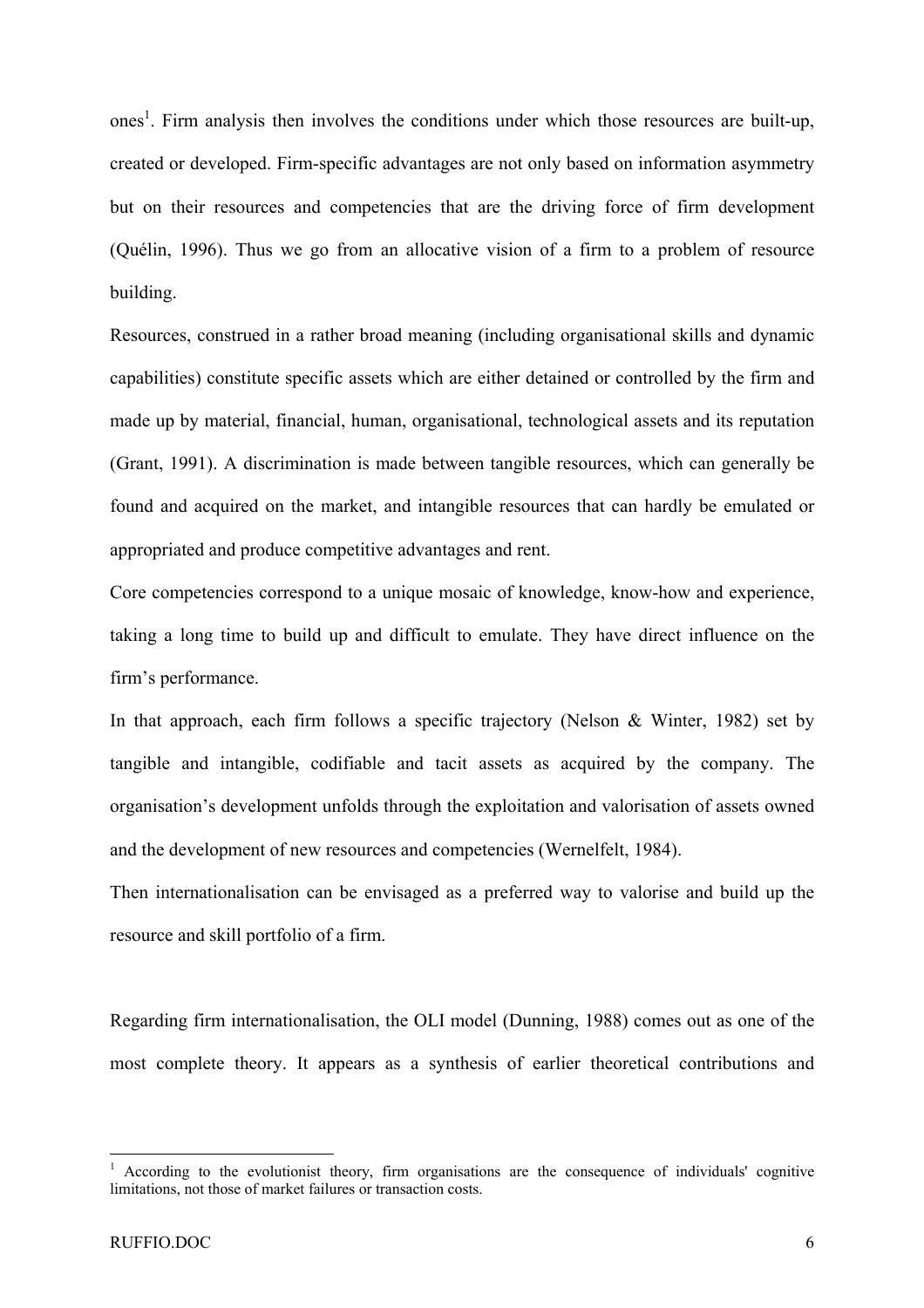combines economic bases with strategic prescriptions. The resource notion is at the core of the Dunning approach, highlighting three advantages of engaging in international production :

- The ownership advantage (O), linked to the detention by the company of a specific advantage on its competitors,

- The location-specific advantage (L), linked to the company's implantation in a foreign country,

- The internalisation-specific advantage (I) resulting from the company's own mastering of the internationalisation process.

According to Dunning, holding an ownership advantage is a prerequisite to any internationalisation move. Without such a specific advantage, resulting from resources or skills exclusively held by the firm (technological advance, know-how, managerial competence, brand name, renown, etc.), any internationally oriented strategy is bound to fail.

The degree or modalities of a firm's international commitment are directly linked to the L and I advantages. Exploitation of possible localisation (input price and quality, freight cost reduction, etc.) and internalisation advantages (lower transaction costs, market control, etc.) also depends on the resources and skills that the company is able to mobilise : financial and human resources, managerial skills for activities abroad, etc.

The difficulty to master all the necessary resources and competencies explains why firms are often led to contracting alliances, with local companies in particular (joint venture, …). Partnerships make it possible to merge complementary resources  $-$  e.g. one providing the technology and the other providing market knowledge – while repeated interaction between partners facilitates new skill acquisition, even tacit knowledge, through organisational learning in particular. Through contact with its partner, a company builds up its competence portfolio and may later expect to detach itself from its ally and manage its overseas operations by itself.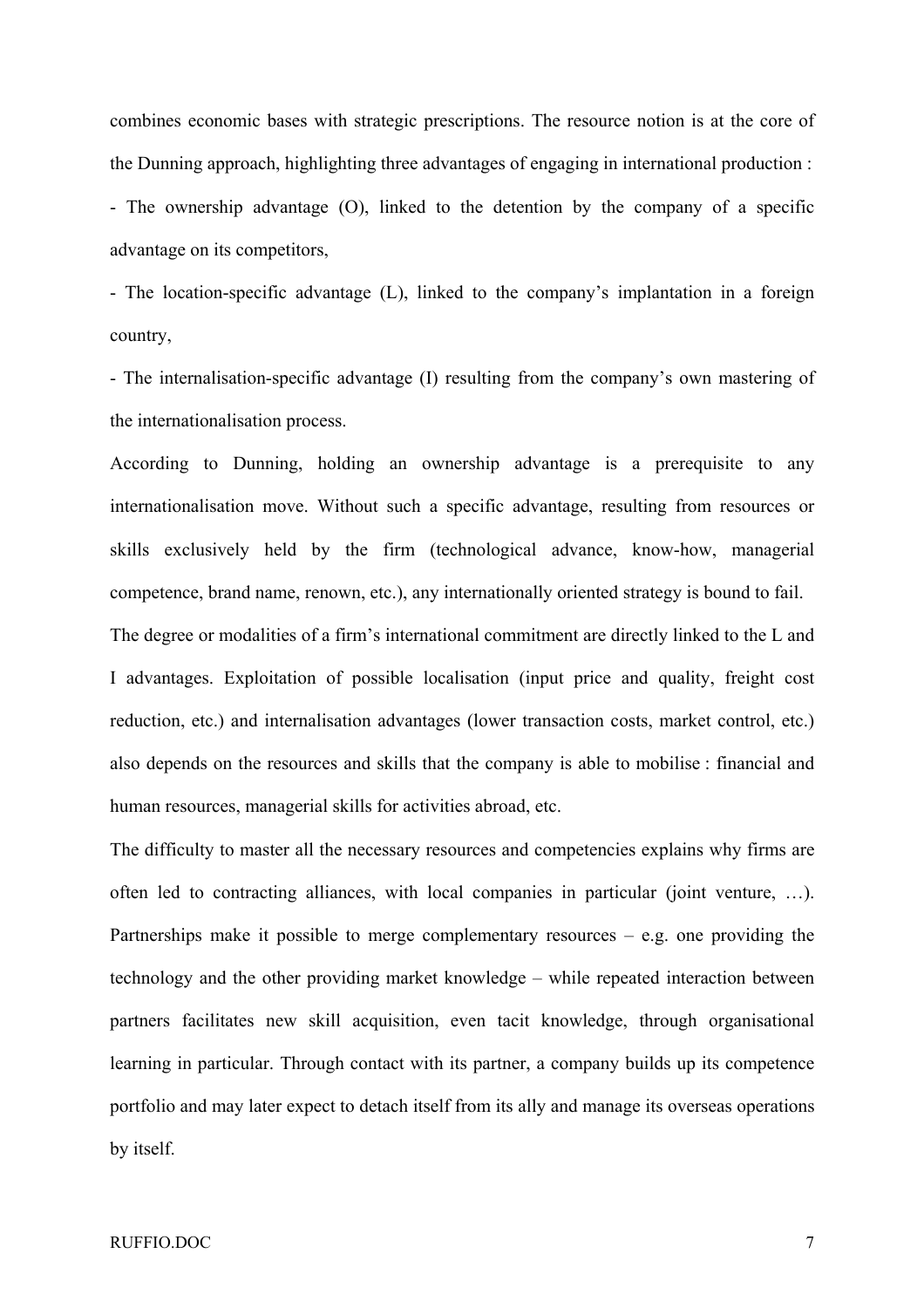In the following study, we set out to propose an analytical grid for the various ways of tackling farmer cooperative internationalisation. We identify the resources used and the way they were mobilised, in an attempt to describe the rationale behind cooperative international motivations. International commitment will be envisaged according to three main approaches : commercial exchange (franchise included), shareholding and alliances, and full ownership subsidiaries.

# **II – International strategies of European dairy cooperatives**

This study<sup>2</sup> was conducted in 2001 and 2002 as part of a monographic undertaking, based on collection of documentary data and surveys/polls with expert professionals and managers of dairy cooperatives in various European countries (Guillouzo & Ruffio, 2003). Five countries were retained for analysis according to their capability to express very different structural settings with regard to the overall situation of the dairy sector and to the European cooperative organisation. In each of those countries, the main cooperatives were surveyed : Belgium (four cooperatives), Spain (9), France (5), Northern Italy (6), the Netherlands (4), Portugal (1) (Table 1).

Analysing the strategic behaviour of European dairy cooperatives in terms of internationalisation of procurement and industrial and commercial activities revealed a true involvement of those entities on foreign markets, even if their presence abroad remains restricted and selective, except for a few major groups. Internationalisation modalities are highly variable.

Six main strategies to internationalisation were identified :

# **1 – Raw material procurement**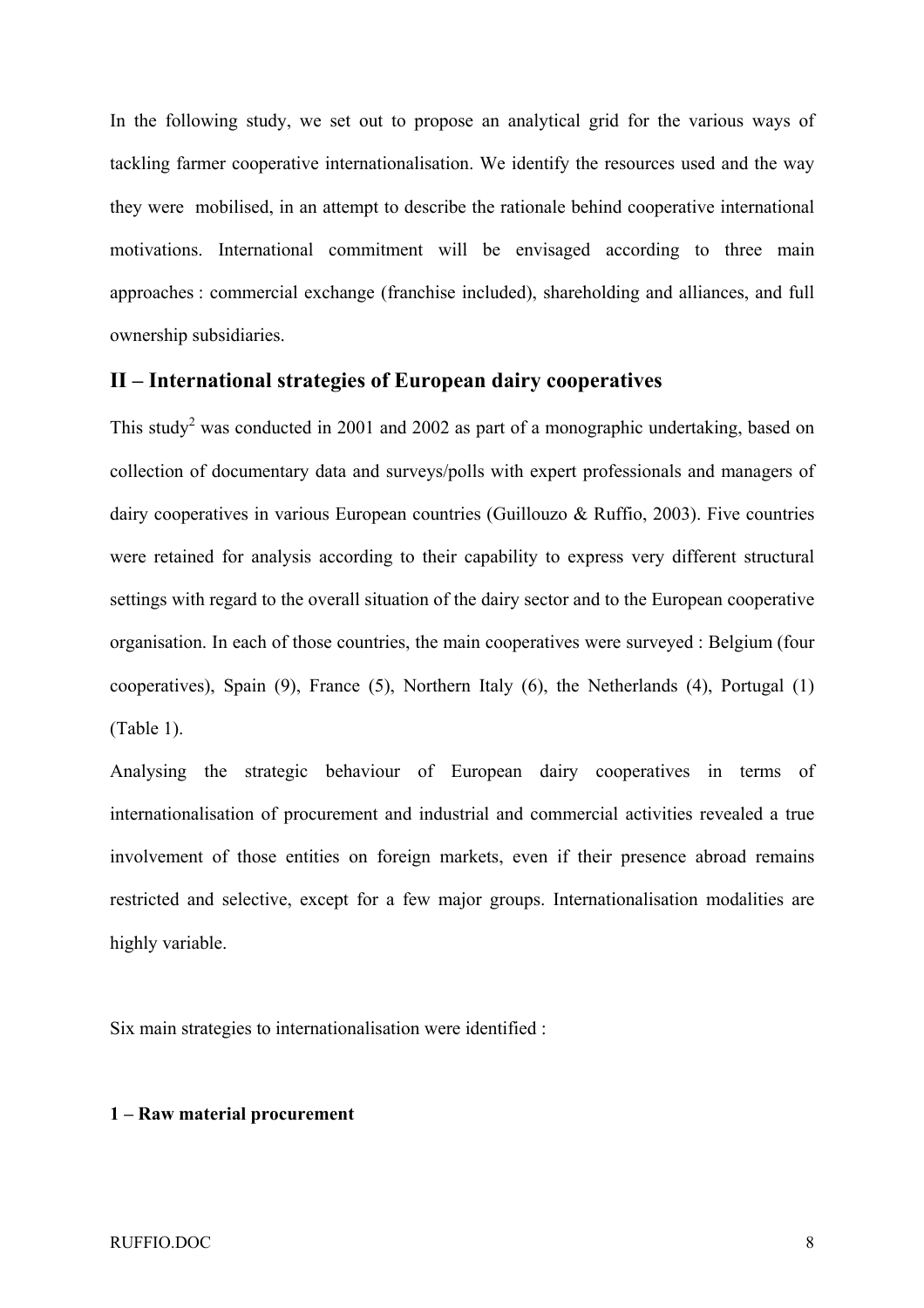#### **- Procurement abroad (1.a)**

This is a group of cooperatives with few openings abroad and whose concerns are their raw material procurement outside of their national borders. Their aim is to ensure and optimise their procurement by resorting to foreign resources for reasons relating to raw material rates or insufficient domestic production (e.g., Italy).

Italian cooperative Granarolo, for instance, exports very few foodstuffs (3-4% of its turnover at most), has no subsidiary abroad but imports 42% of its total milk procurement from Germany, Austria and France.

### **- Raw material supply to foreign companies (1.b)**

Conversely to the previous example, a number of small cooperatives that historically haven't developed any significant industrial capacities, organised collection activities<sup>3</sup> to supply larger dairy groups, either cooperatives or other. These milk fluxes often pertain to cross-border proximity trade, but not exclusively. That strategy applies to Belgium (e.g., Cheoux Dairy Cooperative), Spain, Austria and Portugal.

In Spain, some goat milk ventures are based on mutual (national and foreign) capital investments to set up processing capacities. Andalusian cooperatives Sierra de Grazalema, Las Cabezas and Trebujena in 1990 created Fromandal, a common subsidiary shared with Eurial Poitouraine ; 70 % of its output goes to the procurement of the latter's French units.

Andalusian second tier cooperative Caprina de Almeria (cooperatives La Pastora and Los Filabres) operates on a similar partnership model with the Lactalis group, whereby they equally invested in 1995 in a frozen curdled goat milk plant to supply the group's processing units in France.

 $\frac{1}{2}$ <sup>2</sup> It was subsidised by the Regional authorities of Britanny (Conseil Régional de Bretagne), the federation of Western France farmer cooperatives (Confédération des Coopératives Agricoles de l'Ouest de la France) et Unigrains Paris.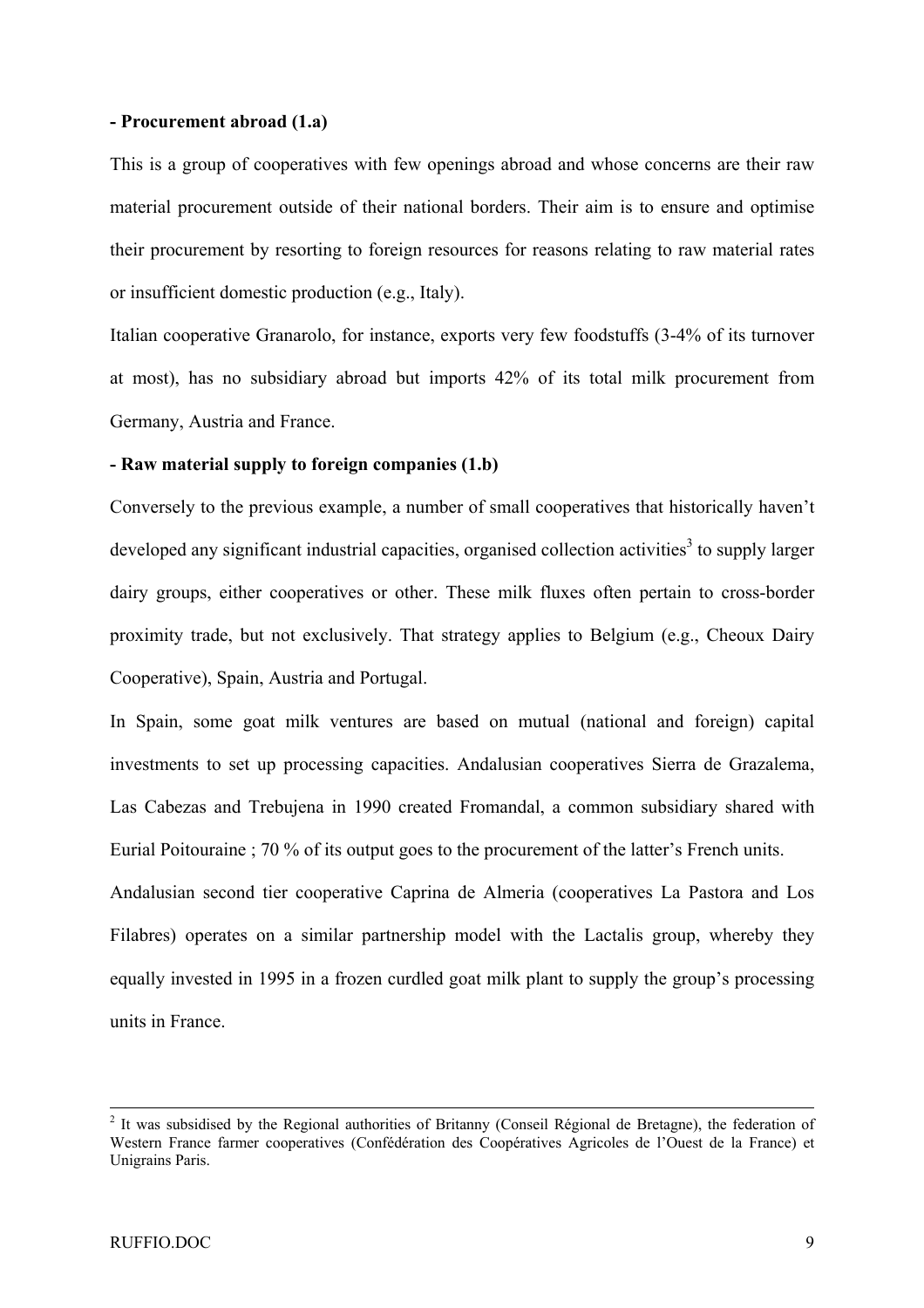#### **2 – Foreign market diversification**

# **- Seeking foreign market openings for products of consumption (2.a)**

This is a basic strategy in many dairy cooperatives with strictly domestic implantations, which have taken on exports markets to find growth outlets for their products and make up for the saturation of their traditional domestic markets. Often, those cooperatives have recently tackled the exports niche to turn it into a steady business turnover as part of a deliberate development strategy.

Some cooperatives do reach important exports turnovers, like for instance the large German cooperatives which, after a restructuring period, are now tackling foreign markets : Nordmilch, Bayerische Milch Industrie get 27% and 33% of their turnover, respectively, on the export market ; Humana Milch Union (13%) has established more than one hundred trading subsidiaries abroad. In France, Laïta does 25 % of its turnover on exports and in the recent past has instated trading subsidiaries in Germany, Italy and the United Kingdom.

# **- Seeking foreign market openings for labelled products (2.b)**

Unlike the previous example, this strategy involves cooperatives that specialise in specific character foodstuffs. Engaging in cross-border business is a progressive process which pertains to an increasingly voluntarist strategy in pursuance of traditionally more opportunistic approaches. Product characteristics and production rules exclude any other modalities than direct export sales.

The cooperatives that properly illustrate that strategy are the Northern Italy cheesemaking cooperatives, localised in the production areas of  $PDO<sup>4</sup>$  labelled products Grana Padano and Parmiggiano Reggiano. In a saturated Italian market, Latteria Soresina, Consorzio Latterie Sociali Mantovane and Unigrana have for a few years only conducted an active policy of

<sup>-&</sup>lt;br>3  $3$  In general, these are heat-treated milk in bulk although in certain cases the product may have undergone firststep processing.

<sup>4</sup> PDO : Protected Designation of Origin.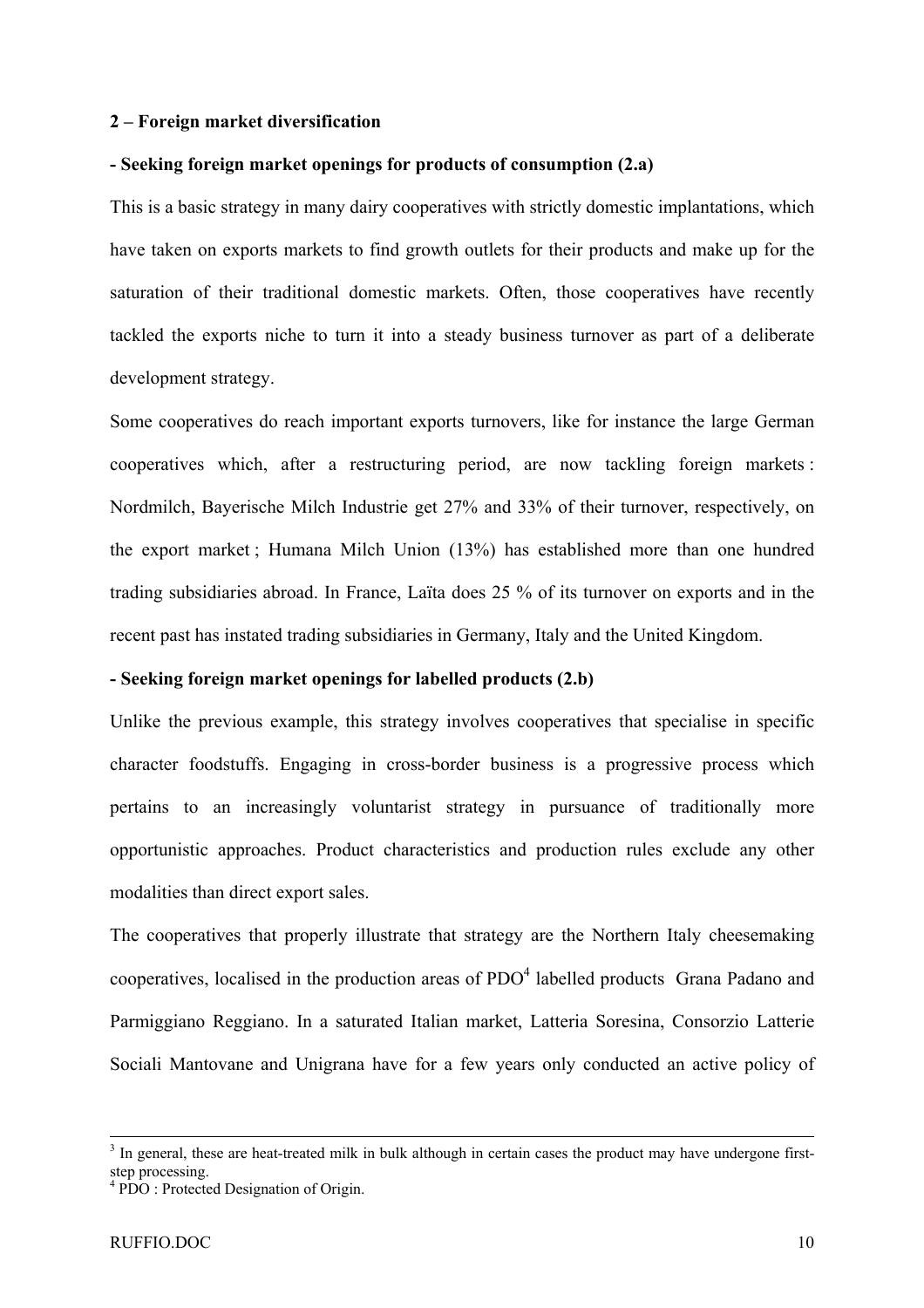exports to markets where the Parmiggiano image could be exploited. They haven't yet invested in specific commercial infrastructures.

In France, the Isigny-Sainte-Mère cooperative gets 40 % of its turnover from exporting topof-the-range PDO and otherwise protected products (cream, butter, Camember, Pont l'Evêque).

# **3 – Taking advantage abroad of a commercial asset or know-how**

The aim of this strategy is to take advantage, on a foreign market through franchise agreements, of a commercial success initially achieved on the domestic market.

A characteristic example of that approach is the Sodiaal group, one of the first agrifood companies in Europe to develop, in 1969, an original formula which combines production, marketing and sales support. Its Yoplait subsidiary has franchised partners in about fifty countries. The franchise system currently represents its first growth input and Yoplait is the second brand name of fresh dairy products world-wide. Its other subsidiary Candia has been gradually developing its international activities since 1977 and is present in Africa, in the Middle-East and in Asia.

Swiss cooperative group Emmi, whose six plants are in Switzerland, has also expanded abroad (Europe, North America, Asia) through licence agreements exploiting the Emmi brand name and know-how.

# **4 – Activity oriented leadership**

This category differs greatly from the previous ones, even if its international access modalities are not specific (industrial or sale subsidiaries, milk collection). It includes cooperatives that chose a leadership strategy based on a defined activity where an international dimension is required (critical activity threshold, market power, access to resources, etc.). That strategy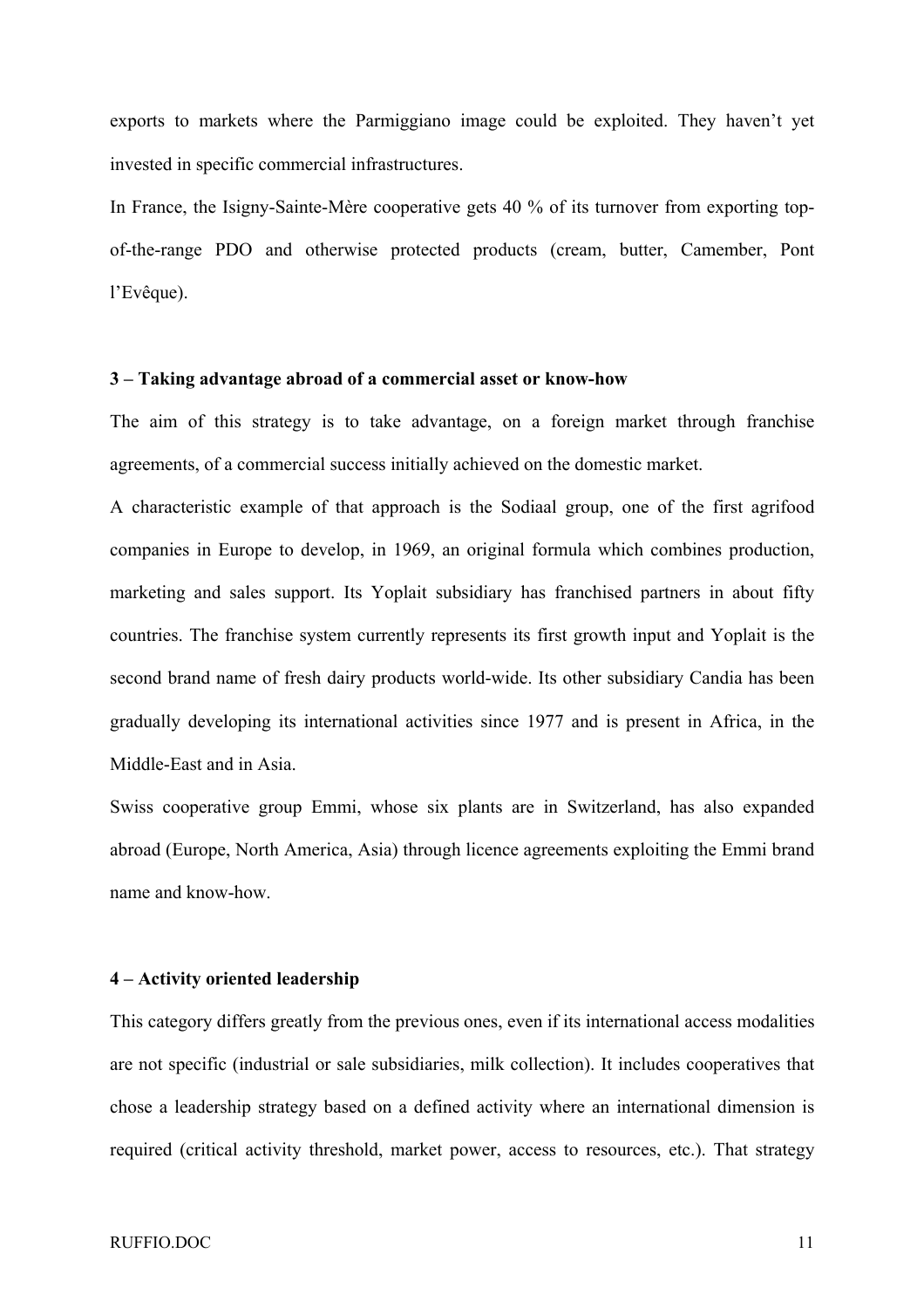does not preclude keeping more traditional activities, possibly with their own internationalisation approaches (e.g., exports).

The strategic priority of French group Eurial Poitouraine is to develop its goat milk processing activities on the European scale and take the leadership of the sector. The group developed industrial, commercial and raw material procurement activities in Andalusia (the first goat-breeding region in Europe) in partnership with three local cooperatives. Eurial Poitouraine is following there a triple strategy of additional procurement for its French processing plants (about 1/3 of its French collection), local goat cheese production and development of a 100% goat milk cheese market in Spain.

Belgomilk, to a lesser extent, can fall in the same category through their ice cream activities. This priority development axis, thanks to its Ysco subsidiary, now ensures 20% of the group's turnover. Eighty-seven per cent of that production are exported within Europe, where it ranks with the leaders of private label products manufacturers. Ysco currently operates from three industrial units in Belgium, the Netherlands and France.

# **5 – Extending the domestic market to Europe**

Cooperatives in that group have engaged in ambitious cross-border strategies which consist in taking positions on neighbouring European markets whose geographic and economic characteristics are such that they can be assimilated to extensions of their domestic market. The geographic areas covered (industrially, commercially and procurement) are included in a global strategy aimed at a high level of business rationalisation, especially in the industrial domain where plants no longer match the local market requirements but are more specially

designed to fit with the company's more global policy.

There are two different approaches according to the degree of reference to the cooperative model.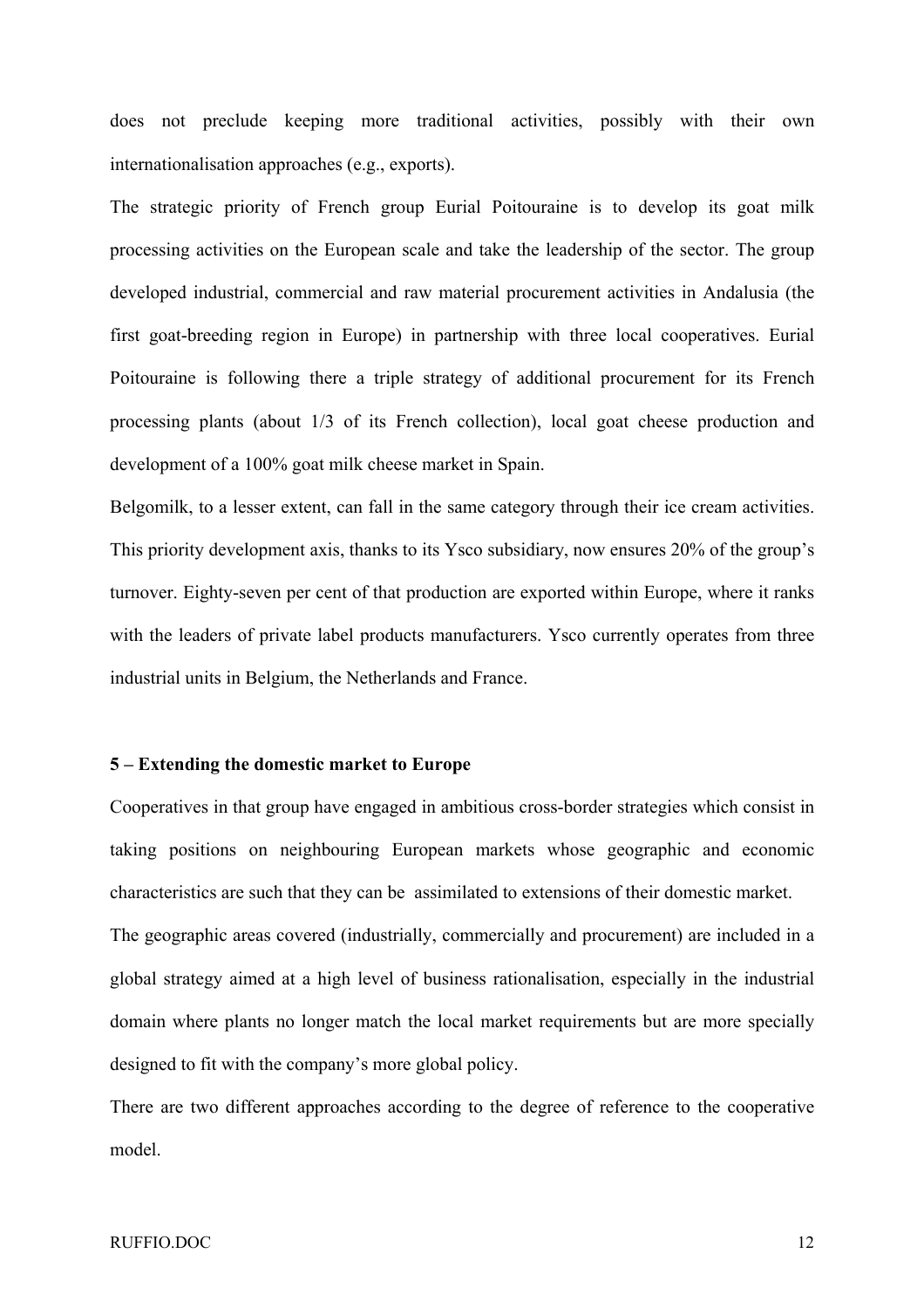#### **- « cooperative » strategy to the European market (5.a)**

Cooperatives in this category engaged in that strategy by exporting their cooperative organisation model. They aim at creating European cooperatives with members from countries with similar rights and duties.

That approach is best characterised by Dutch cooperative Campina. For twenty years it has followed an ambitious external growth strategy on Dutch territory and abroad alike. The Belgian and German markets in particular have been the focus of its attention, where an original policy of foreign producer integration has been applied. It now ensures 37% of its turnover in Germany, 30% in the Netherlands and 7% in Belgium.

In Germany, it conducted a dual strategy : acquisition of, or capital sharing with dairy companies ; partnerships, for instance with the Milchwerke Köln Wuppertal (MKW) cooperative. That partnership gave rise to an original setup in 2001, when MKW was integrated as a special member of Campina. The same deal was cut with the producers of Belgian cooperative De Verbroedering.

Austrian Berglandmilch (alliance in 1999 with Bavarian cooperative Rottaler Milchwerk) and German Milchunion Hocheifel (MUH) are also part of this category. They particularly developed cross-border milk collection from producers who also are their members.

# **- « group / subsidiary» approach to the European market (5.b)**

Cooperatives in this group follow identical strategies but they renounce their cooperative specificity when tackling a new area. They engage in new countries through non-cooperative subsidiaries (IOF) or partnerships, a way which is not fundamentally different from the international expansion modalities of IOF.

French Cooperative Alliance Agro Alimentaire (3A) is a good example of that strategy. The cooperative engaged an Iberic Peninsula strategy in the early '90s, in particular by taking control of Spanish industrial facilities through take-overs or capital sharing. 3A owns four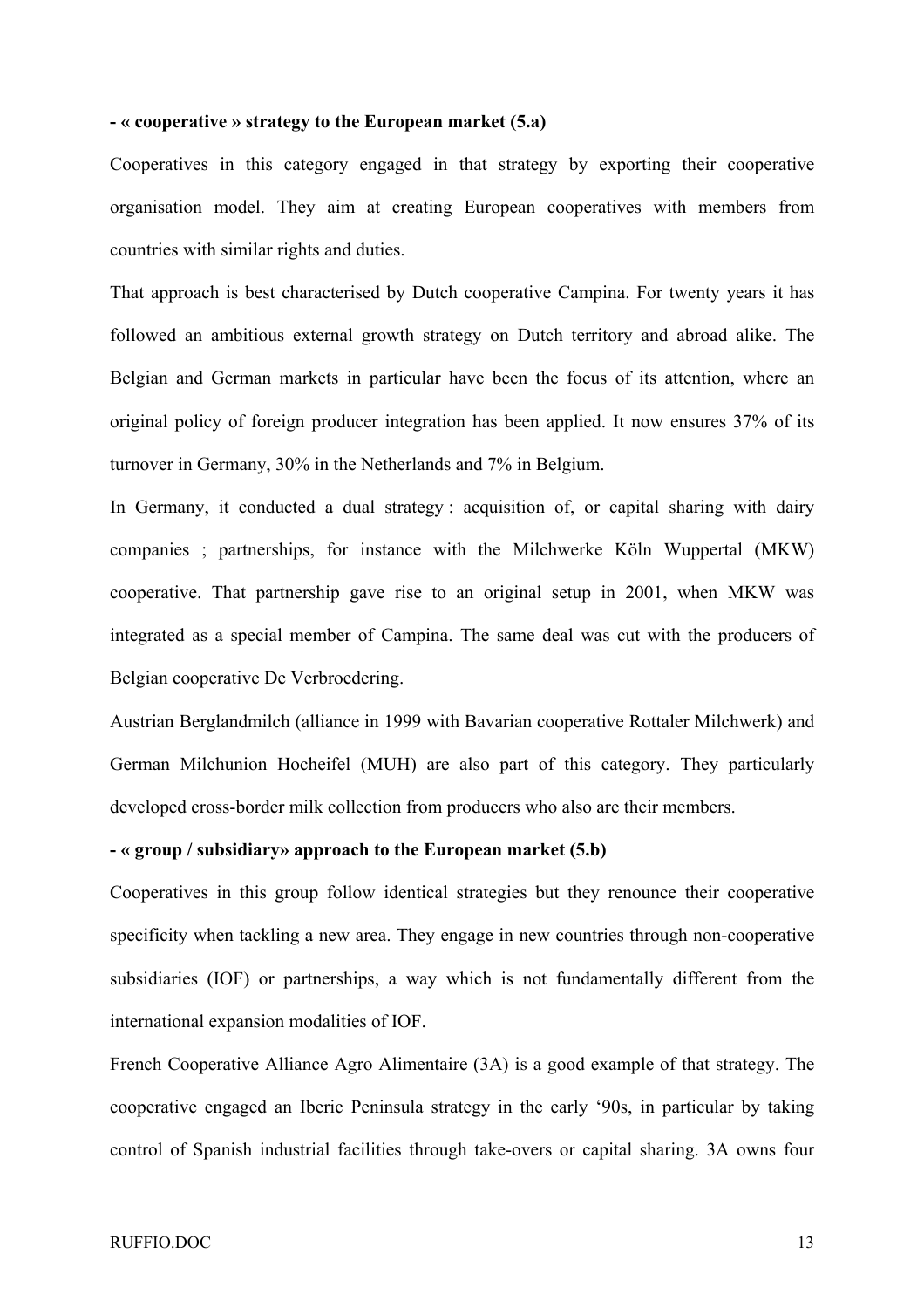plants in Spain and collects approximately 400 M litres over there. It has become Spain's no. 5 dairy operator and the Spanish market weights just as much as the French one for that cooperative.

Portugese Lactogal also fit in that type of strategy, but to a lesser extent. It exports products to Spain and is planning to strengthen its position there by developing industrial activities.

# **6 – The multinationalisation approach**

This group illustrates the multinationalisation strategies adopted by major cooperatives of the sector. These companies extended their business over the five continents where they control industrial and commercial subsidiaries. There is then no longer any difference with noncooperative dairy multinational companies. They process high-added-value products (including ingredients) and base their development on their intangible assets (brand names and innovation potentials).

Friesland Coberco is one of the best illustration of that category. It achieves 60% of its total turnover outside of Holland, including 50% in Europe, 15% in Asia, 8% in Africa and the Middle East and 4% in the USA. It owns more than a dozen factories abroad and about twenty in Holland. It has about thirty commercial subsidiaries in more than twenty countries plus a dozen industrial subsidiaries.

Glanbia (Irl) and Arla Foods (DK  $/$  S) also fall in that category, albeit on a smaller scale.

# **III – Internationalisation, resource raising and cooperative identity**

Analysing the strategic choices of European dairy cooperatives in relation to internationalisation reveals that there is a definite involvement of those entities on foreign markets, even if their presence abroad remains selective and restricted, except in a few major groups.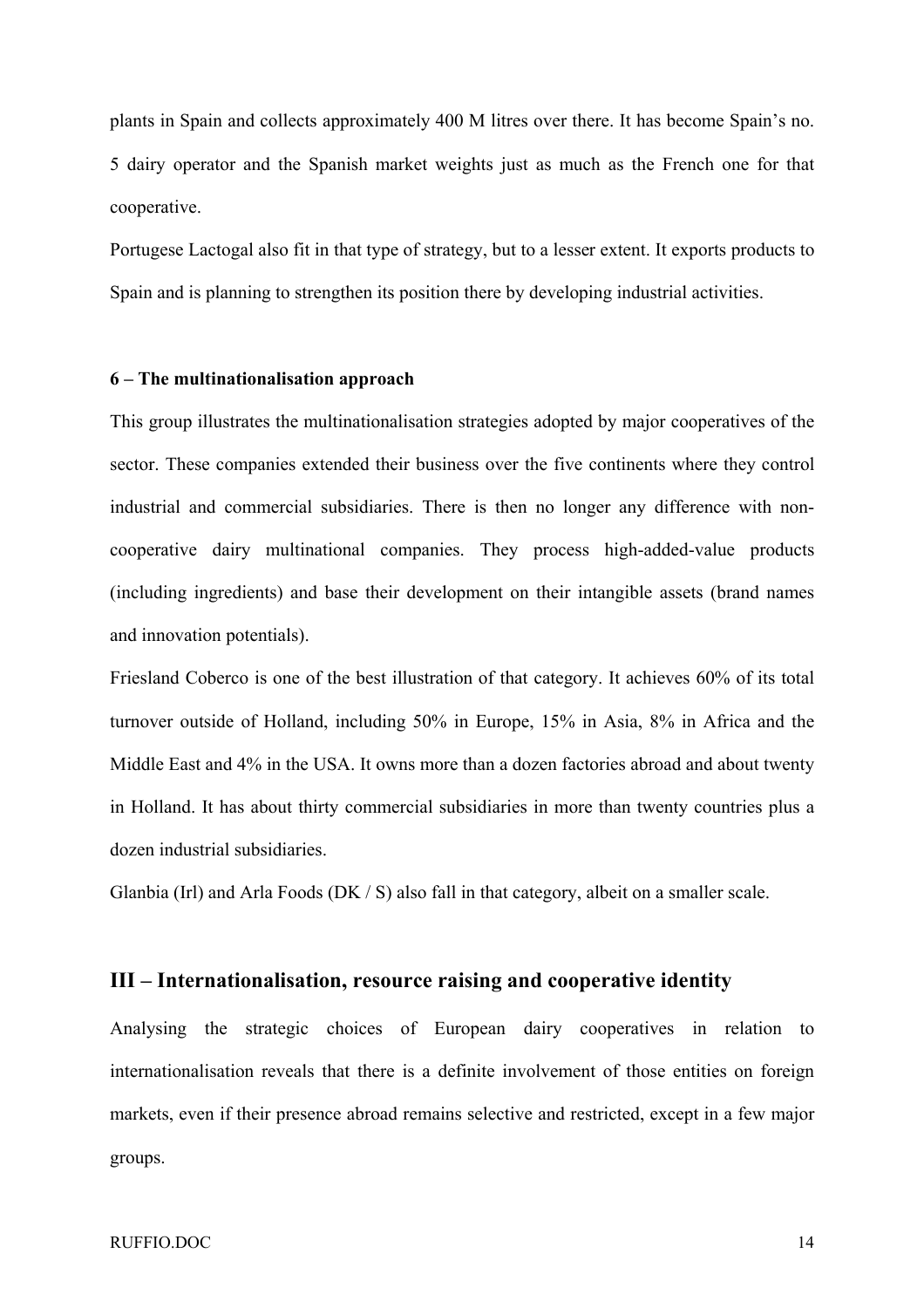The objectives pursued by dairy cooperatives on the international scene are many and do not merely amount to the market share issue. Product-oriented and capital-oriented approaches do not account fully for such strategies which should also be worth analysing more broadly with regard to resource or specific assets finding or exploiting in an international framework.

Table 2 displays the various strategic groups previously identified and tries to highlight the main resources onto which each category leans to engage for its international strategy. These resources vary widely, being tangible, intangible, financial or organisational:

- Group 1 strategy relies mainly on raw material resources linked to a discrepancy between industrial capacity and the market potential.

- Group 2 is also within a prospect of physical resource valorisation, where companies seek to resolve the imbalance between their production capacity and their domestic openings. Group 2b in addition exploits intangible assets linked to recognised technical know-how and rules to produce foodstuffs having a specific character (e.g. in a given geographical area).

- Conversely, group 3 mainly relies on intangible assets linked to the ownership of a brand name, technical know-how and organisational skills within a franchise agreement. The stakes consist in voluntarily granting the right of usage to reiterate a commercial success.

- In group 4, the issue is to exploit and sustain the competitive advantages acquired in a defined activity, i.e., know-how, innovation potential or a certain market power. Unlike the proceeding categories, the assets mobilised can be of various types because they depend on the activity concerned (re. previously cited examples).

- Group 5 also makes use of a variety of resources linked to the extension and quality of its product portfolio, its industrial efficiency, brand reputation and innovation potential. Group 5a relies on a strong cooperative identity and organisational resources that allow it to plan an original strategy of gradual membership internationalisation.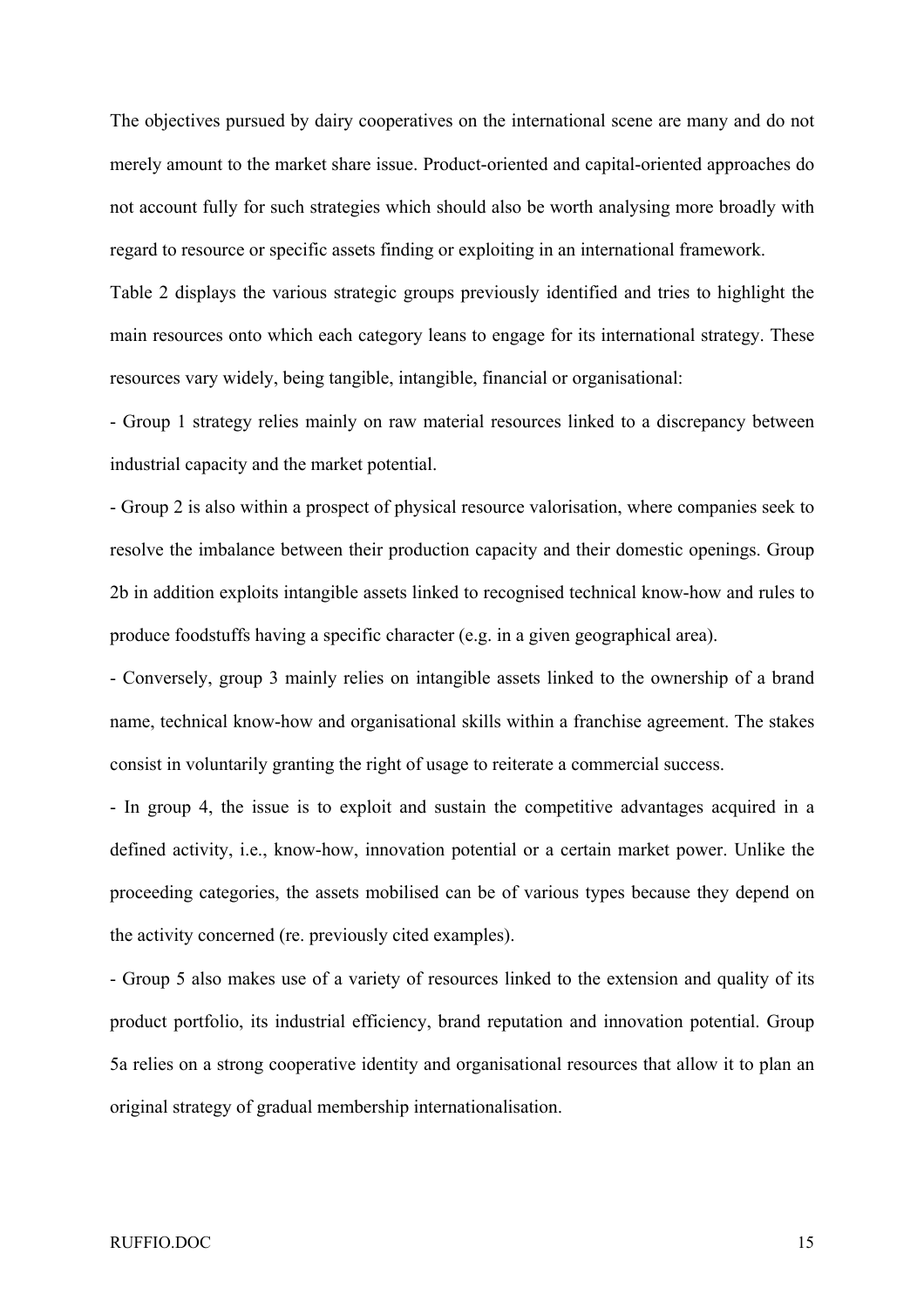- Lastly, the ultimate category includes companies that exploit the various components of their market power and above all their capability to innovate in Research & Development activity, which will enable them to take positions on the world markets with low-cost, (price competitiveness), good quality and innovating products (including ingredients). The success of their strategy also depends on their capacity to raise the necessary financial and organisational resources (financial engineering, industrial and financial partnerships, etc.).

All in all, this analysis especially raises two types of issues relating to the degree of resource control on the one hand, and to the valorisation of cooperative experience (identity) within those strategies, on the other hand.

The first issue refers in particular to the problem of resource sharing and mutualisation. Partnerships are now restructuring cooperative strategies. They make up for structural deficiencies and help providing leverage effect on resources (Ruffio et al., 2001). They also play a crucial role in accompanying cooperative internationalisation. Deeper analysis of the alliance portfolios and fully-owned subsidiaries of 14 of the dairy cooperatives analysed reveals different practices:

- The cooperatives which widely use alliances to prop up their international ventures are already the most internationalised. These partnerships pertain mainly to an outside of Europe commercial rationale and rarely result in joint companies. They are established with partners selected outside of the cooperative sphere. Fully-owned subsidiaries abroad pertain to an industrial rationale within Europe.

- Other companies display a more balanced profile with a mix of alliances and fully-owned subsidiaries. Partnerships are signed mainly with partners from the cooperative world. They are restricted to the European level and their vocation is mainly commercial and industrial.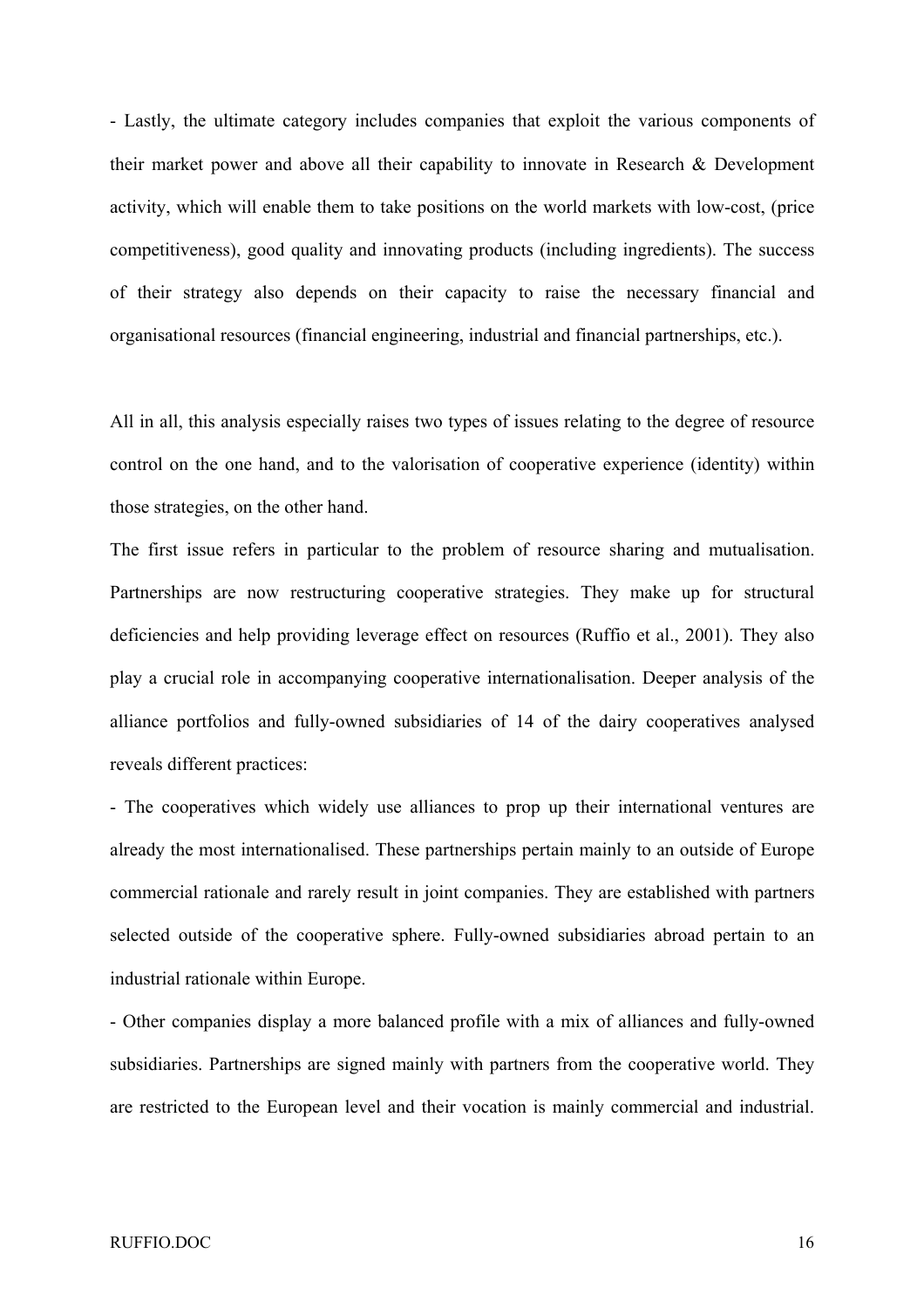Owned subsidiary implantation is also widely practised for processing implemented out of Europe.

- The cooperatives which are less committed to international business and favour the European dimension prefer strong alliances (joint companies) with partners not necessarily belonging to the cooperative world.

- Lastly, little internationalised cooperatives with no foreign subsidiaries sign agreements mainly with other European cooperatives for raw material procurement.

Regarding the second issue, the above analysis shows that little reference is made to the cooperative model in those strategies and that most identified approaches pertain to strategies or modalities shared with Investor Owned Firms. The cooperative identity and organisational assets are hardly used in the international context. The only exception involves the cooperative strategy to European development as an extension of domestic markets (group 5.a) with the prospect to create transeuropean cooperatives with foreign members. The raw material rationale of group 1b is also a cooperative specificity because it follows the classic model of bargaining cooperatives designed for collective organisation of producers to influence the market structure and behaviour of buyers and / or suppliers. In contrast, groups 2 and 3 by nature rule out that possibility as long as options are open for groups 4 or even 6.

Nevertheless, transeuropean cooperatives are being established and various organisational models have been identified, which reveal a gradual evolution towards full integration of producers from different countries (Guillouzo and Ruffio, 2003). That ongoing reality gives substance to the European Cooperative Society statute project drafted by the European Commission and which will undoubtedly lead to a multiplication of such initiatives. However, the fact that geographic proximity remains an essential factor in this type of initiative may question the reality of the internationalisation process within the European area. Indeed, the ongoing process could also be seen more simply as a move to adapt on a different scale to a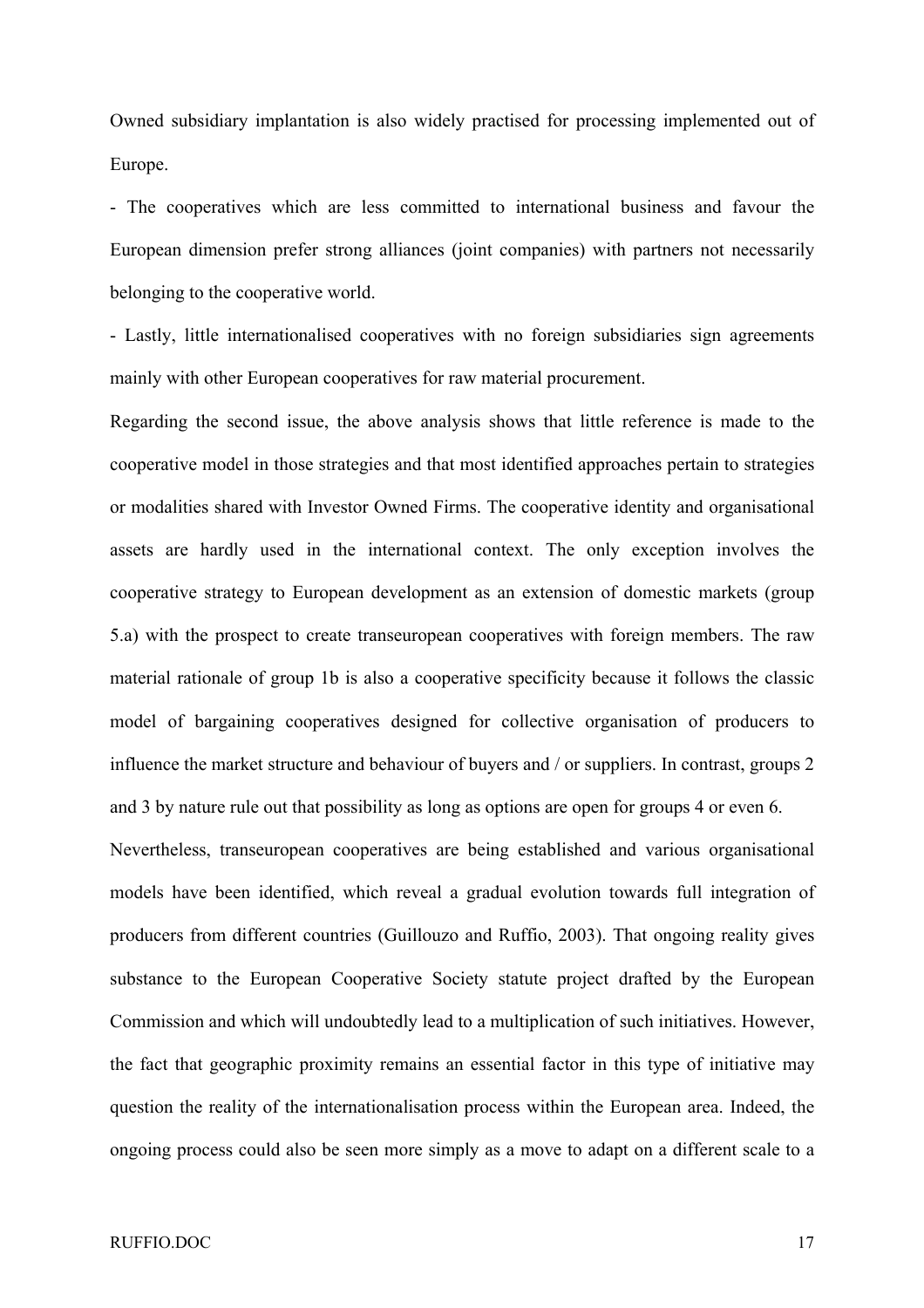new « domestic » market already instated by the EU. Europe could be considered as a new strategic area in a highly concentrated sector with very little room to manoeuvre, in certain countries in particular. From this point of view, most of the initiatives analysed probably participate in a continuous restructuring process that has been ongoing for several decades, with a change of scale (from local to regional, regional to national, national to European interregional, etc.) rather than in radical strategic breaking.

# **Conclusion:**

In many industries, and in the dairy sector in particular, the process of cooperative internationalisation is already well under way as regards marketing, industrial production and procurement. The strategies pursued and the modalities applied vary according to the resources available to companies, from which they can expect some competitive advantages. Alliances generate a leverage effect on resources and make it possible to follow several strategies concomitantly. The cooperative identity and organisational model do not appear to be of much use in that context. The initiatives aimed at creating transnational European cooperatives pertain more to a restructuring process within a newly created domestic market rather than to actual internationalisation of activities.

Independently of the various aspects described in this paper, cross-border business for cooperatives which favour this strategy for their own development have consequences on their functioning and lead to managerial and organisational changes. In particular, it raises such issues as long-term decision-horizon, the capability to raise the human and financial means required and for members to keep control of increasingly complex and decentralised organisations. The move is also accompanied by a change in territorial scale, leading to a new conceptualisation of and relation to the very notion of territory.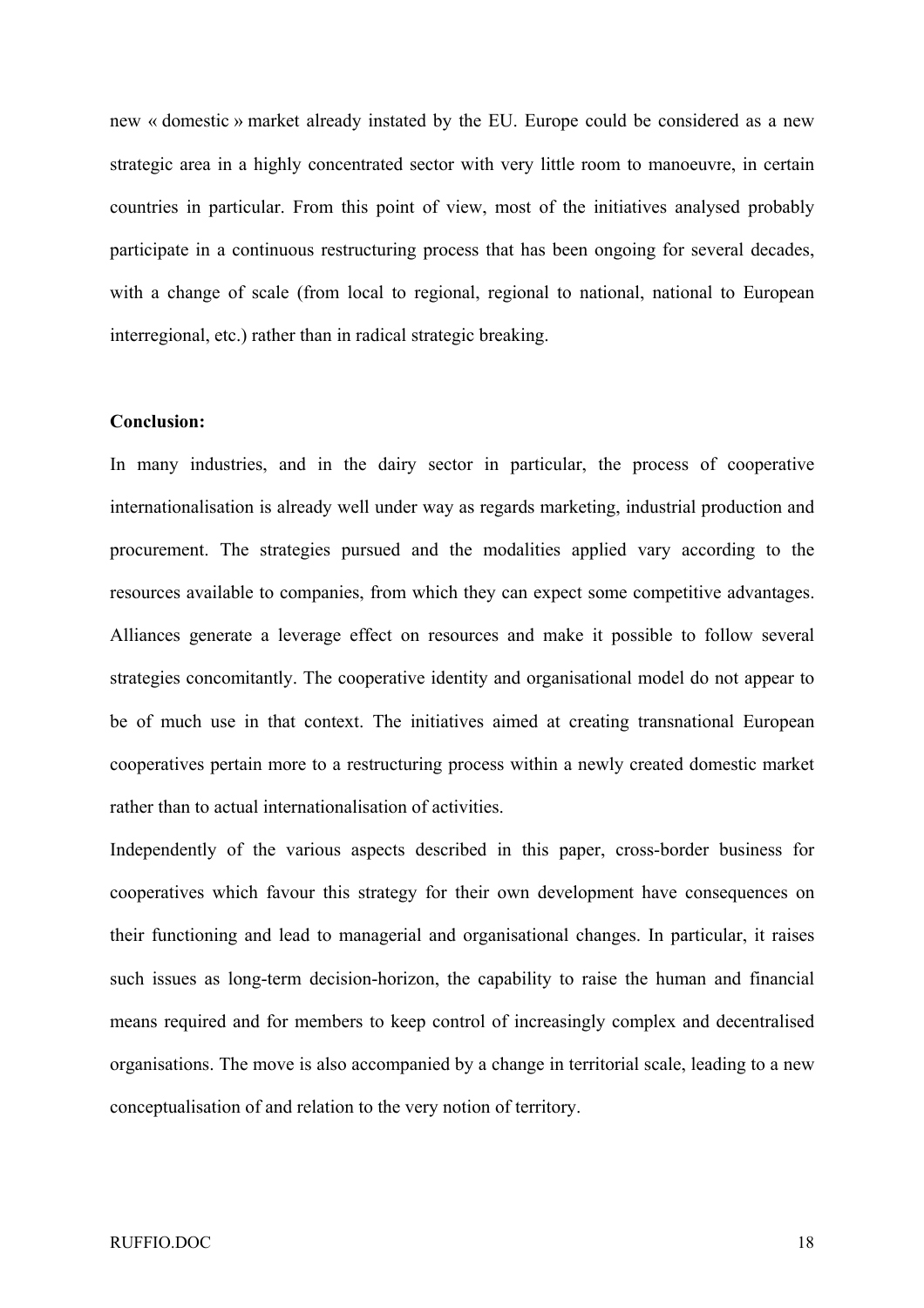#### **References**

- Bessey M., Allsop P., Wilson B. (2001). *Europe's dairy industry 2001/2002*, Dairy industry Newsletter, Eden Publishing Company, 205 pages.
- Bijman W.J.J. (1998). *Internationalisation of european Dairy companies : strategies and restrictions*, in : G.W. Ziggers, J.H. Trienekens, P.J.P. Zuurbier (eds). Proceedings of the third international conference on chain management in Agribusiness and the food industry, Wageningen Agricultural University, Management studies group, pp. 769-779.
- Bremmers H, Zuurbier P.J.P. (1997). *Globalisation in the Dairy Industry*, in : Loader R.J., Neneson S.J., Trail W.B. (Ed) - *Globalisation of the Food Industry : policy implications*, Proceedings of the international conference, Reading, Department of Agricultural and Food Economics, University of Reading, p. 445-463.
- Dunning J.H. (1988). *Explaining International Production*, Unwyn Hyman, London.
- Grant R. (1991). The resource based theory of competitive advantage : implications for strategy formulation, *California Management review,* 33, p. 114–135.
- Guillouzo R., Ruffio Ph. (2003). *L'internationalisation des coopératives laitières européennes : modalités et stratégies*, Observatoire des Industries Agroalimentaires de Bretagne, CS 74223, F – 35042 Rennes, 243 pages.
- Nilsson J. (1998). The emergence of new organizational models for agricultural cooperatives, *Swedish Journal of Agricultural research*, 28, p. 39-47.
- Nilsson J., Van Dijk G. (eds) (1997). *Strategies and structures in the agro-food industries*, Van Gorcum, Assen, 277 p.
- Penrose E. (1959). *The Theory of the growth of the firm*, Basil Blackwell.
- Quelin B. (1996). *Coopération interentreprise et création de ressources*, in : RAVIX J.L., *Coopération entre les entreprises et organisation industrielle*, CNRS éditions, Paris, p. 111- 139.
- Rouyer B. (2002). *Internationalisation, pourquoi, quand, où, comment ?*, IDF Congress Congrilait, Paris septembre 2002, 9 pages.
- Ruffio Ph., Guillouzo R., Perrot P. (2001). Stratégies d'alliances et nouvelles frontières de la coopérative agro-alimentaire, *Economie Rurale*, n°264 – 265, juillet – octobre, p. 76–88.
- Van Bekkum O.F., Nilsson J. (2000). *Liberalization of international dairy markets and the structural reform of European dairy cooperatives*, Agribusiness Forum of the international food and agribusiness management association – IAMA, Chicago, June 24-28, 10 pages.
- Van Bekkum O.F., Van Dijk G. (1997). Agricultural cooperatives in the european Union. Trends and issues on the eve of the  $21<sup>st</sup>$  century, Van Gorcum, Assen.
- Wernerfelt B. (1984). A resource-based view of the firm, *Strategic Management Journal*, vol. 5, n°1.
- Zwanenberg A. (2002). *Internationalisation : consequences for cooperatives and non cooperatives*, IDF Congress Congrilait, Paris, septembre 2002, 6 pages.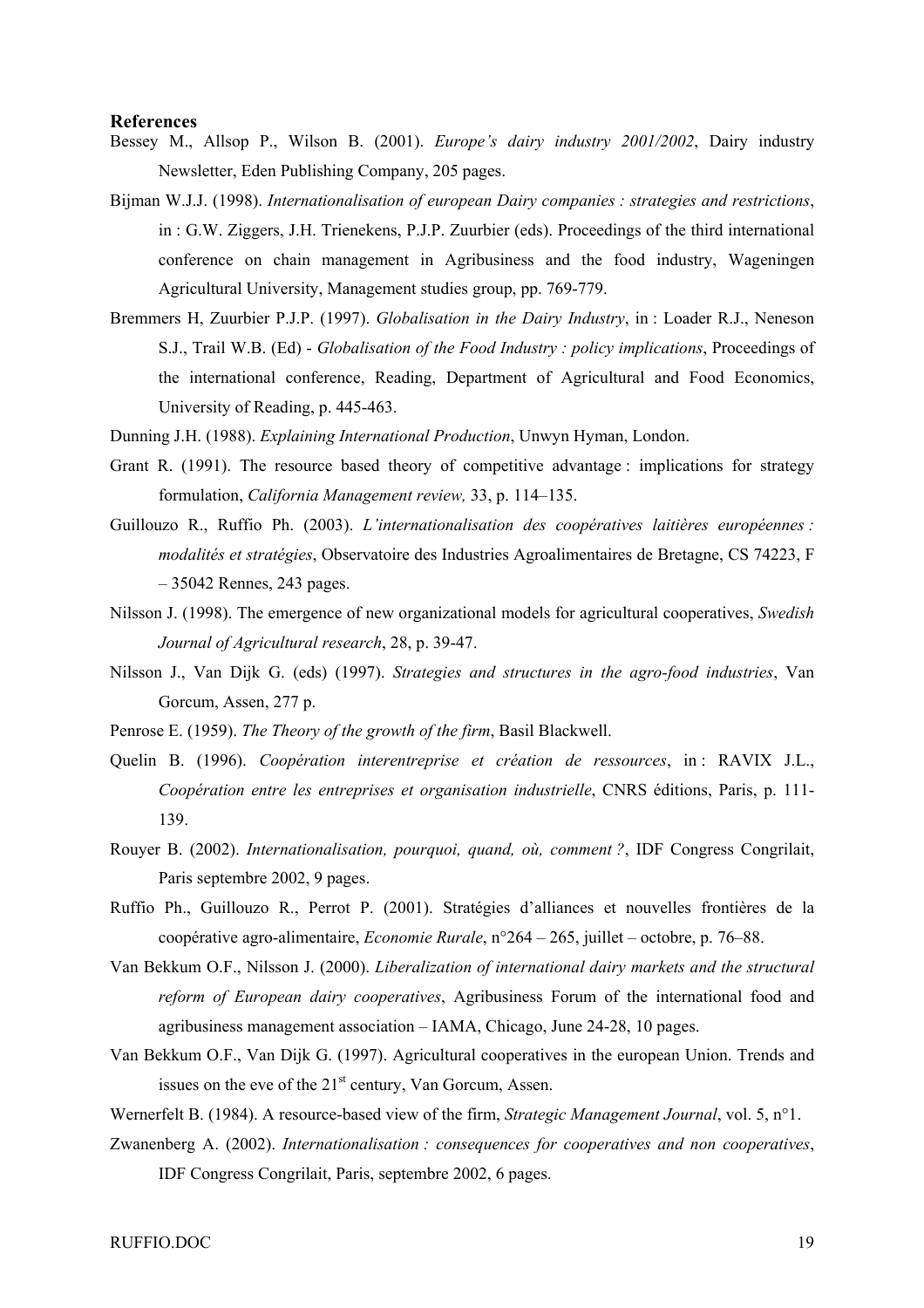# **Table 1: Main features of the analysed dairy co-operatives**

| Cooperatives              | <b>Countries</b>             | <b>Milk</b>  | <b>Members</b> | <b>Export</b> | <b>Industrial</b>         | <b>Sales</b>              |
|---------------------------|------------------------------|--------------|----------------|---------------|---------------------------|---------------------------|
|                           |                              | intake*      | <sub>or</sub>  | (% total turn | subsidaries               | subsidiaries              |
|                           |                              |              | suppliers      | over)         | abroad                    | abroad                    |
| Berglandmilch             | Austria                      | $1160**$     | 22000          | 30%           | X                         | X                         |
| Belgomilk                 | Belgium                      | 590          | 4000           | 72%           | $\overline{\mathrm{X}}$   | $\overline{\mathbf{X}}$   |
| Belgische Zuivel Unie     | $\overline{\phantom{a}}$     | 290          | 1100           |               |                           |                           |
| Laiterie coop de Chéoux   | ÷,                           | 210          | 1100           |               |                           |                           |
| Arla Foods                | DK/S                         | 7200         | 17500          | 47%           |                           |                           |
| Alliance Agro-            | France                       | 1150         | 4700           | 34%           | $\frac{X}{X}$             | $\frac{X}{X}$             |
| Alimentaire               |                              |              |                |               |                           |                           |
| <b>Eurial Poitouraine</b> | $\blacksquare$               | 820          | 3700           | 15%           | X                         | $\boldsymbol{\mathrm{X}}$ |
| Laïta                     | $\blacksquare$               | 1730         | 6800           | 25%           |                           | $\mathbf X$               |
| Sodiaal                   |                              | 2300         | 14300          | 38% (Yoplait) | $\boldsymbol{\mathrm{X}}$ | $\overline{X}$            |
|                           |                              |              |                | 13% (Candia)  |                           |                           |
| Coop Isigny Sainte Mère   |                              | 180          | 870            | 40%           |                           |                           |
| <b>Bayerische Milch</b>   | Germany                      | 1400         |                | 33%           | X                         | X                         |
| Industrie                 |                              |              |                |               |                           |                           |
| Nordmilch                 | $\blacksquare$               | 4200         | 17000          | 27%           |                           |                           |
| Humana                    | $\overline{a}$               | 2450         |                | 13%           |                           |                           |
| Glanbia                   | Ireland                      | 2450         | 18700          |               | X                         | $\frac{X}{X}$             |
| <b>CLS</b> Mantovane      | Italy                        | 1000         | 3000           | 8%            |                           |                           |
| Cooperlat                 | $\overline{\phantom{a}}$     | 140          | 1500           | $5\%$         | $\boldsymbol{\mathrm{X}}$ |                           |
| Granarolo                 | $\overline{\phantom{a}}$     | 500          | 8000           | 4%            |                           |                           |
| Latteria Soresina         | $\blacksquare$               | 200          | 160            | 10%           |                           |                           |
| Latteria Friulane         | $\overline{\phantom{m}}$     | $\mathbf{1}$ |                | weak          |                           |                           |
| Unigrana                  |                              | 240          | 1600           | $8\%$         |                           |                           |
| Lactogal                  | Portugal                     | 1200         | 26000          | 15%           | $\boldsymbol{\mathrm{X}}$ | $\boldsymbol{X}$          |
| Cadi                      | Spain                        | 65           | 200            | $>25\%$       |                           |                           |
|                           |                              |              |                | (cheese)      |                           |                           |
| Capsa                     | $\frac{1}{2}$                | 800          | 3250           | $<$ 5%        | X                         |                           |
| Caprina de Almeria        |                              | 26           |                | 90%           |                           |                           |
| (goat milk)               |                              |              |                |               |                           |                           |
| Copireneo                 | $\qquad \qquad \blacksquare$ | 55           | 80             | 15%           |                           |                           |
| Covap                     | $\overline{\phantom{a}}$     | 200          | 510            | weak          |                           |                           |
| Fromandal (goat           |                              | 30           | 600            | 90%           |                           |                           |
| $milk)$ ***               |                              |              |                |               |                           |                           |
| <b>Iparlat</b>            |                              | 340          | 3100           | weak          | $\mathbf X$               |                           |
| Emmi                      | Switzerland                  | 361          | 4000           | 20%           | X                         | $\mathbf X$               |
| Campina                   | Netherlands                  | 5750         | 17000          | 70%           | $\overline{\text{X}}$     | $\overline{X}$            |
| <b>CONO</b> Kaasmakers    |                              | 260          | 520            | 50%           |                           |                           |
| <b>DOC</b> Kaas           | ä,                           | 600          | 750            | 66% (cheese)  |                           |                           |
| Friesland Coberco         |                              | 5600         | 14200          | 61%           | $\boldsymbol{\mathrm{X}}$ | $\mathbf X$               |
| (FCDF)                    |                              |              |                |               |                           |                           |

Source : various (2000 and 2001 data). in italic : visited co-operatives

\* million liters

\*\* included Germany

\*\*\* Cooperatives Grazalema, Las Cabezas, Trebujena and Eurial Poitouraine (F)